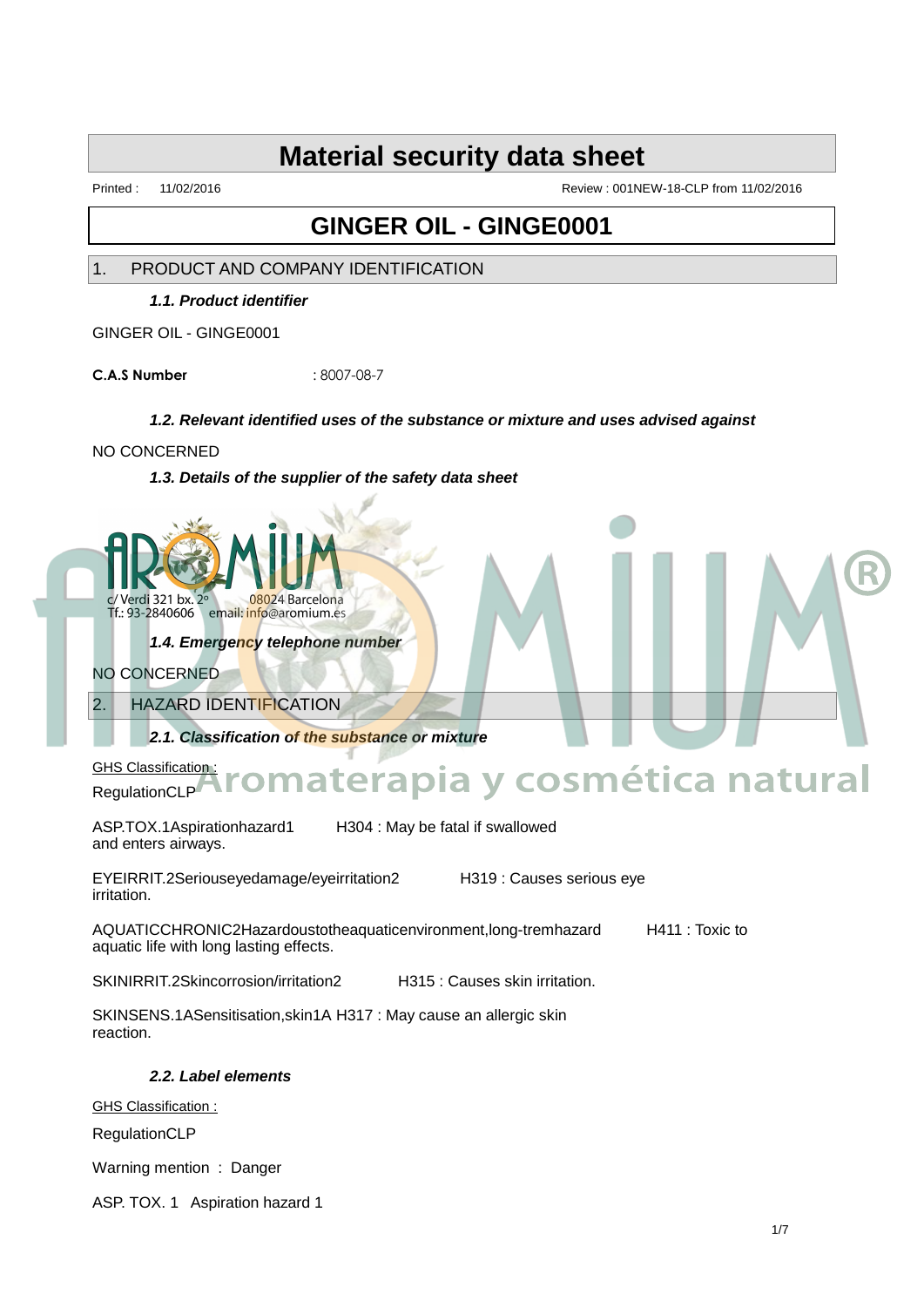Printed : 11/02/2016 GINGER OIL - GINGE0001 Review : 001NEW-18-CLP from 11/02/2016

EYE IRRIT. 2 Serious eye damage / eye irritation 2

AQUATIC CHRONIC 2 Hazardous to the aquatic environment, long-trem hazard 2

SKIN IRRIT. 2 Skin corrosion / irritation 2

SKIN SENS. 1A Sensitisation, skin 1A

H304 - May be fatal if swallowed and enters airways.

- H315 Causes skin irritation.
- H317 May cause an allergic skin reaction.

H319 - Causes serious eye irritation.

H411 - Toxic to aquatic life with long lasting effects.

P264 - Wash … thoroughly after handling.

P272 - Contaminated work clothing should not be allowed out of the workplace.

P273 - Avoid release to the environment.

P280 - Wear protective gloves/protective clothing/eye protection/face protection.

P301+P310 - IF SWALLOWED: Immediately call a POISON CENTER/doctor/…

P302+P352 - IF ON SKIN: Wash with plenty of water/…



**Contains Camphene, Bisabolene, alpha-Pinene, Farnesene alpha, Neral, Geranial, d-Limonene, Eucalyptol, Terpinolene, Geraniol** 

3. COMPOSITION / INFORMATION ON INGREDIENT

Component list :

#### **3.1. Substances**

| Material          | C.A.S     | EINECS    | <b>Risk Symbol</b>                  | Percent %  |
|-------------------|-----------|-----------|-------------------------------------|------------|
| <b>Bisabolene</b> | 495-62-5  |           | 207-805-8 H304, H315, H317 $\Box$   | $[5-10]$   |
| Camphene          | 79-92-5   | 201-234-8 | H226, H319, H400, H410              | $[5 - 10]$ |
| Farnesene alpha   | 502-61-4  | 207-948-6 | H304                                | $[1 - 5]$  |
| Geranial          | 141-27-5  | 205-476-5 | H315, H317, H319                    | $[1-5]$    |
| Neral             | 106-26-3  | 203-379-2 | H315, H317, H319                    | $[1 - 5]$  |
| alpha-Pinene      | 80-56-8   | 201-291-9 | H226, H304, H315, H317              | $[1-5]$    |
| Eucalyptol        | 470-82-6  | 207-431-5 | H <sub>226</sub> . H <sub>317</sub> | $[0-1]$    |
| Geraniol          | 106-24-1  | 203-377-1 | H315, H317, H318                    | $[0-1]$    |
| Terpinolene       | 586-62-9  | 209-578-0 | H226, H304, H317, H400, H410        | $[0-1]$    |
| d-Limonene        | 5989-27-5 | 227-813-5 | H226, H304, H315, H317, H400, H410  | $[0-1]$    |

#### **3.2. Mixtures**

NO CONCERNED

4. FIRST AID MEASURES

**4.1. Description of first aid measures**

#### NO CONCERNED

**4.2. Most important symptoms and effects, both acute and delayed**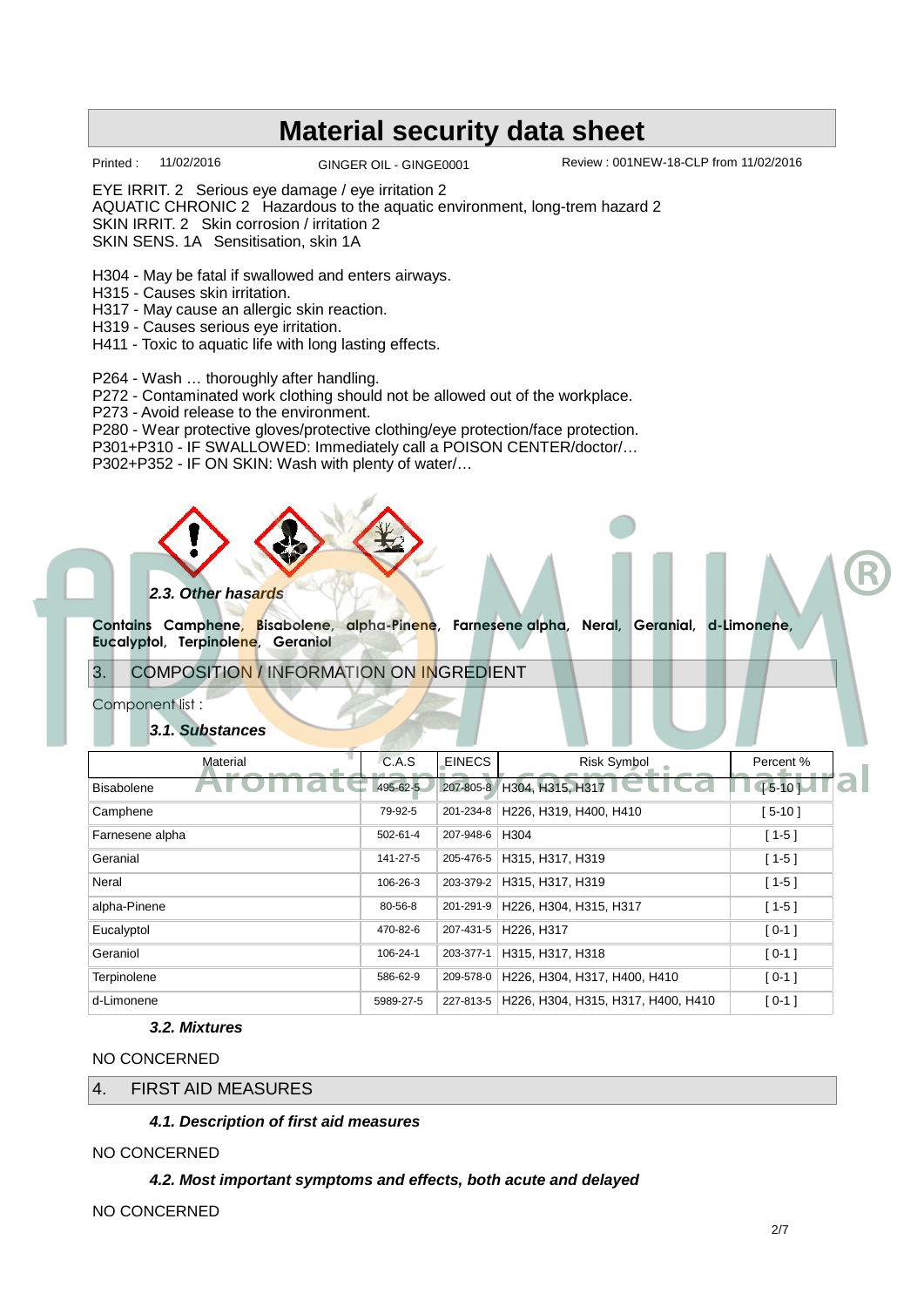Printed : 11/02/2016 GINGER OIL - GINGE0001 Review : 001NEW-18-CLP from 11/02/2016

#### **4.3. Indication of any immediate medical attention and special treatment needed**

**Contact with skin :** wash immediately and abundantly with water and soap.Rinse then with clear water. **Contact with eyes :** Abundant rinsing with water (15 minutes open eyelids) then washing with an ocular lotion standard Dacryoserum.In case of disorder, consult an ophtalmologist. **In the event of swallowed :** Not make vomit, maintain the patient at rest. Resort to the medical care. Soiled clothing : withdraw soiled clothing and re-use them only after decontamination.

#### 5. FIRE FIGHTING

#### **5.1. Extinguishing media**

CO2, powder or water spray. Fight larger fires with water spray or alcohol resistant foam.

#### **5.2. Special hazards arising from the substance or mixture**

| Flammability : | The product is not flammable         |
|----------------|--------------------------------------|
| Prévention:    | Do not smoke. Do not use flame near. |

**5.3. Advice for firefighters**

Never use a direct stream of water.

#### 6. ACCIDENTAL RELEASE MEASURES

**6.1. Personal precautions, protective equipment and emergency procedures**

Use appropriate personal protective equipment during clean-up**.**

#### **6.2. Environmental precautions**

Do not allow to enter sewers/ surface or ground water.

# 6.3. Methods and material for containment and cleaning up **mética natural**

Absorb with liquid-binding material (sand, diatomite, acid binders, univers*al binders, sawdust).*

#### **6.4. Reference to other sections**

NO CONCERNED

#### 7. HANDLING AND STORAGE

#### **7.1. Precautions for safe handling**

Close packing after use. Reproduce labelling if transfer in another container.

#### **7.2. Conditions for safe storage, including any incompatibilities**

-Avoid any useless exposure. Keep aways from food and drinks.

-Preserve only in the container of origin in a fresh place and broken down well. Keep the containers closed out of their use.

-Do not leave it near heat source, direct rays of the sun

#### **7.3. Specific end use(s)**

Wash the hands and any other zone exposed with soap and water before eating, drinking, to smoke and before leaving work.

#### 8. EXPOSURE CONTROLS / PERSONAL PROTECTION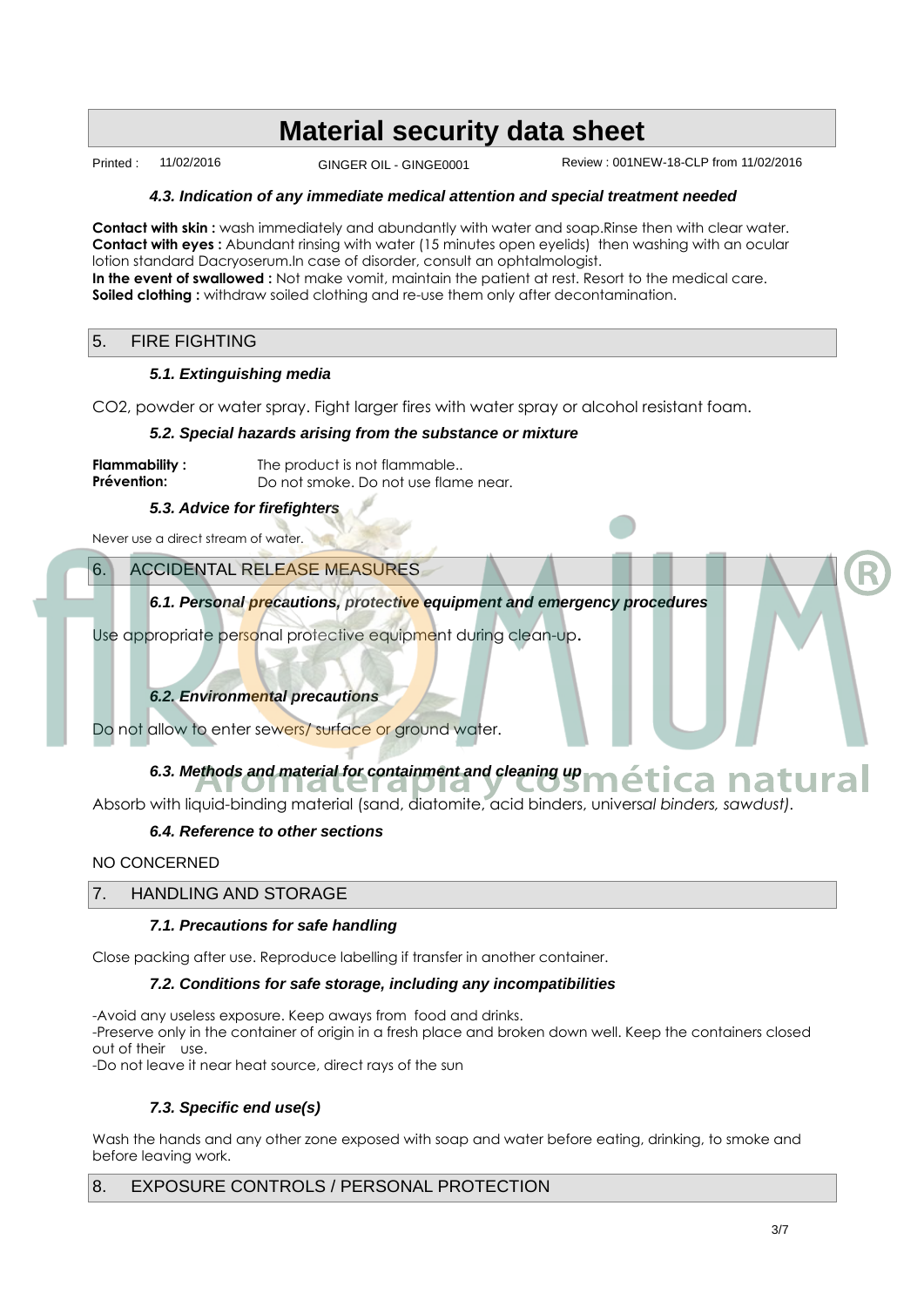Printed : 11/02/2016 GINGER OIL - GINGE0001 Review : 001NEW-18-CLP from 11/02/2016

#### **8.1. Control parameters**

#### NO CONCERNED

#### **8.2. Exposure controls**

**General protective and hygienic measures:** Avoid skin and eyes contact. Keep away from foodstuffs, beverages and feed.Wash hands before breaks and at the end of work.

#### **Personal Protection :**

-Hands protection : Protection not required if a good ventilation is maintained.

-Eyes protection : Protection not required if a good ventilation is maintained. -Respiratory protection : Protection not required if a good ventilation is maintained. -Ingestion : Do not use, dreak and smoke during use.

#### 9. PHYSICAL AND CHEMICAL PROPERTIES

#### **9.1. Information on basic physical and chemical properties**



**Dangerous reactions :** No dangerous reactions known.

#### **10.2. Chemical stability**

NO CONCERNED

**10.3. Possibility of hazardous reactions**

#### NO CONCERNED

**10.4. Conditions to avoid**

NO CONCERNED

**10.5. Incompatible materials**

NO CONCERNED

#### **10.6. Hazardous decomposition products**

**Thermal decomposition / conditions to be avoided:** No decomposition if used according to specifications. **Dangerous decomposition products:** No dangerous decomposition products known.

#### 11. TOXICOLOGICAL INFORMATION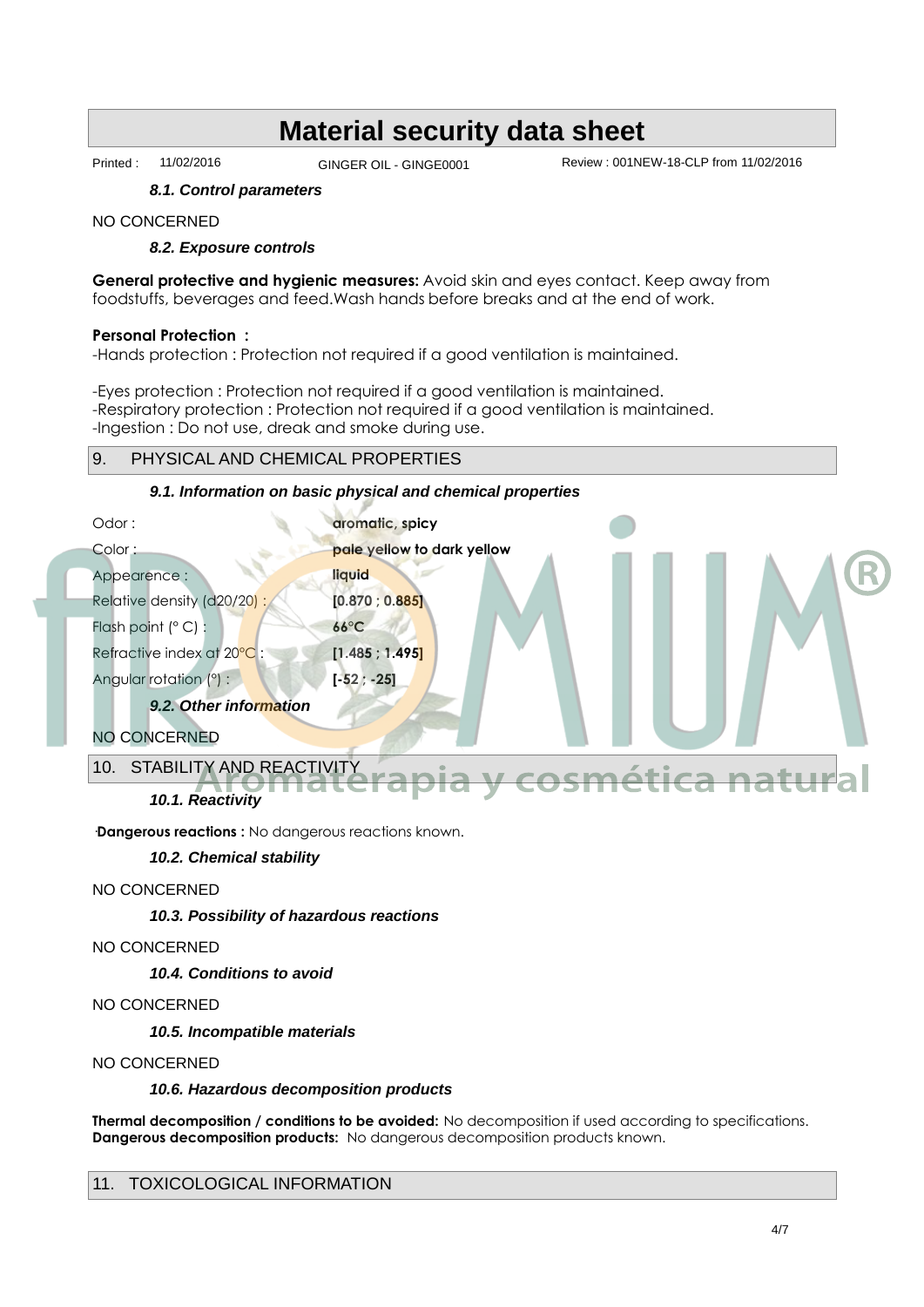Printed : 11/02/2016 GINGER OIL - GINGE0001 Review : 001NEW-18-CLP from 11/02/2016

#### **11.1. Information on toxicological**

Toxicological Information : No data available.

Toxicological Informations Acute : Oral 0,00 (Defined) mg/kg Inhalation Not determined mg/kg Skin 0,00 (Defined) mg/kg

#### 12. ECOLOGICAL INFORMATION

#### **12.1. Toxicity**

Do not leave the product, even diluted or in great quantity, penetrate the ground water, water or the drains.

#### **12.2. Persistence and degradability**

#### NO CONCERNED

**12.3. Bioaccumulative potential**

NO CONCERNED

**12.4. Mobility in soil**

NO CONCERNED

**12.5. Results of PBT and vPvB assessment**

NO CONCERNED

**12.6. Other adverse effects**

### NO CONCERNED **Aromaterapia y cosmética natural**

13. DISPOSAL RECOMMENDATIONS

#### **13.1. Waste treatment methods**

**Product :** Recommandation : Does not have to be evacuated with the refuse . Not to let penetrate in the sewers.

**Not cleaned packing :** Recommandation : Evacuation in accordance with the regulations.

#### 14. TRANSPORT INFORMATION

ADR:



IMDG:



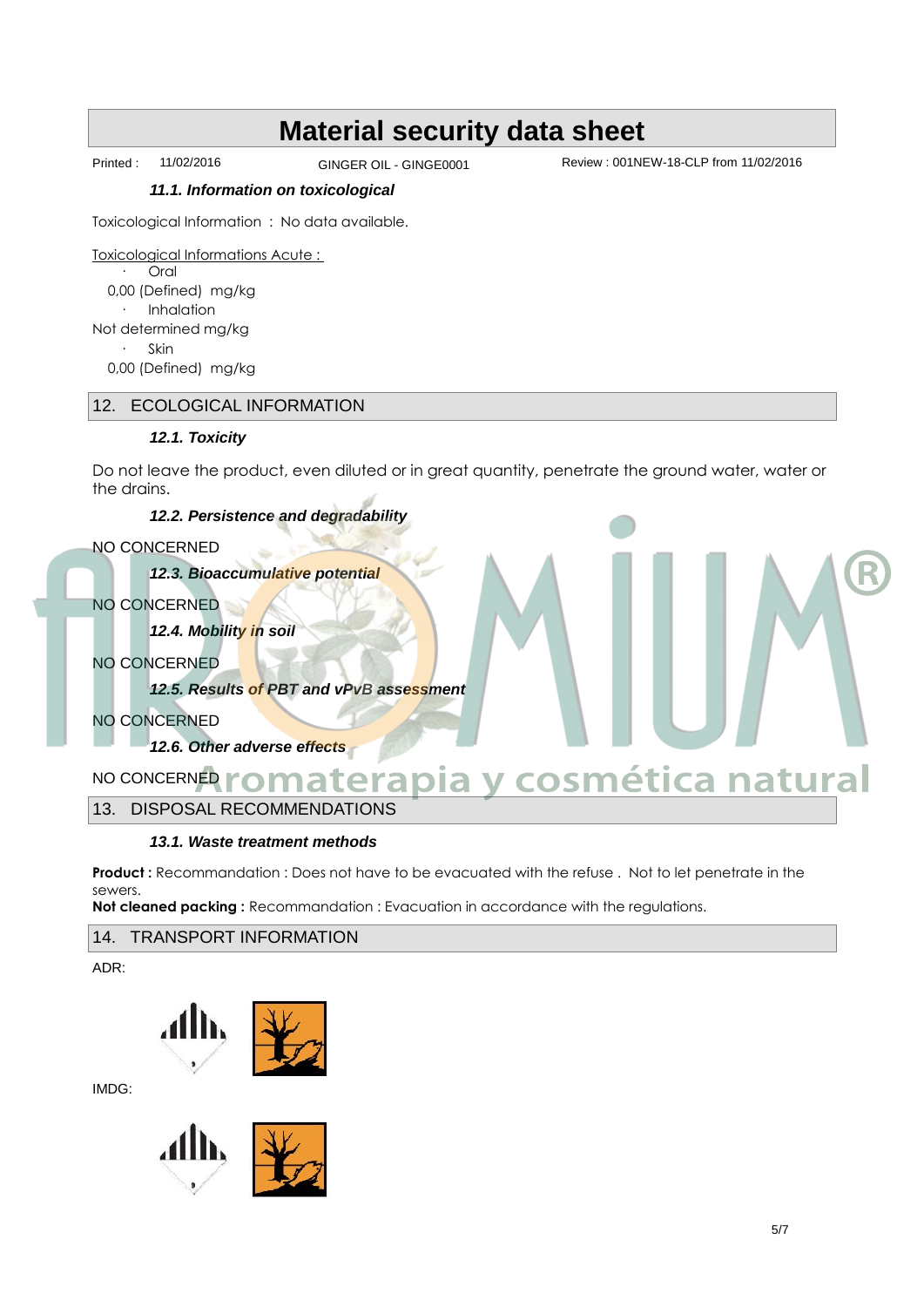IATA:

Printed : 11/02/2016 GINGER OIL - GINGE0001 Review : 001NEW-18-CLP from 11/02/2016



**14.1. UN number**

ADR : 3082 ( Tunel code :(E) ) IMDG:3082 IATA :3082

Custom tariff : **33012941**

#### **14.2. UN proper shipping name**

ADR : ENVIRONMENTALLY HAZARDOUS SUBSTANCE, LIQUID, N.O.S.(d-limonene) IMDG:ENVIRONMENTALLY HAZARDOUS SUBSTANCE, LIQUID, N.O.S.(d-limonene) IATA :ENVIRONMENTALLY HAZARDOUS SUBSTANCE, LIQUID, N.O.S.(d-limonene)

#### **14.3. Transport hazard class(es)**



NO CONCERNED

#### 15. REGULATORY INFORMATION

**15.1. Safety, health and environmental regulations/legislation specific for the substance or mixture**

Class of water contamination (Germany) : WGK 3

#### **15.2. Chemical safety assessment**

Contains R43 items Citral, alpha-Pinene, d-Limonene : Can cause allergic reaction.

#### 16. OTHER INFORMATION

Full H sentenses text in point 3 :

- H226 Flammable liquid and vapour.<br>H304 May be fatal if swallowed and
- H304 May be fatal if swallowed and enters airways.<br>H315 Causes skin irritation.
- H315 Causes skin irritation.<br>H317 May cause an allergic
- May cause an allergic skin reaction.
- H318 Causes serious eye damage.